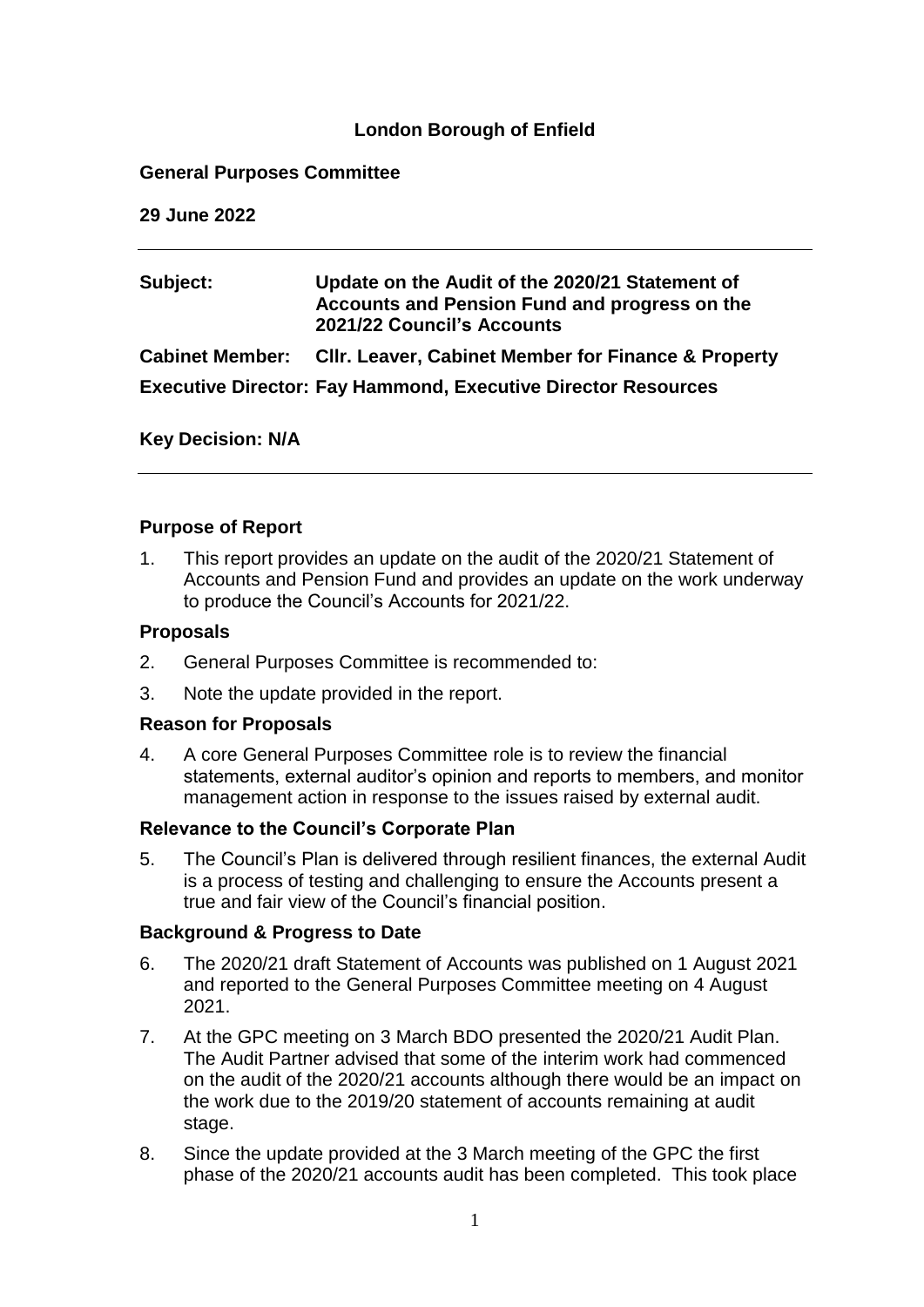from 1 March to 22 April. During this period the focus of the audit was the Council's surplus assets and housing dwellings, most of the work was completed, however, is subject to the Audit Manager's review.

- 9. As part of the audit the Council asked the BDO team to provide the transaction samples listings as this would allow the LBE Finance Team more time to prepare the information in advance of the second phase of the audit in July. Most of the sample requests had been provided to LBE staff by the end of the first phase of the audit. In some cases, the audit samples requested were returned to BDO and have been reviewed as part of the first phase of the audit.
- 10. Since the completion of the first phase of the audit the majority of the remaining transaction samples have been completed and provided to BDO in advance of the July audit.
- 11. There was good progress on the first phase of the audit which was assisted by weekly face to face meetings between the BDO audit team and the LBE Finance Team.
- 12. An audit resource plan has been requested for the second phase of the audit, which is due to commence 11 July. BDO have advised that the plan will be provided in early June following a resource planning meeting on 31 May.
- 13. Due to the ongoing delays with the 2019/20 audit, there is a risk that the 2020/21 audit may be delayed until 2019/20 accounts have been signed off. The 2019/20 audit progress is being closely monitored and regular meetings are held with the Audit Partner.
- 14. The main delays with the 2019/20 audit relate to the reallocation of BDO audit staff resources to other and the sector wide infrastructure assets issues which are subject to consultation. The consultation outcome is expected at the end of June 2022 and we will be unable to close either 2019/20 or 2020/21 accounts until a sector wide solution for this issue has been established by CIPFA.

# **Pension Fund Accounts 2020/21 Audit and Financial Position**

- 15. BDO have confirmed that the Pension Fund Accounts 2020-21 audit will be completed by the same Audit Manager as the Council's main accounts. The audit is expected to take place alongside the second phase of the audit from July onwards.
- 16. The Fund's assets performed remarkably well with the asset value increasing by £256m in this financial year. The overall improvement was due to the out performance of the financial markets in which the Fund held its investments and a net addition from dealings with members.
- 17. The net asset statement represents the net worth (£1,406m) of the Fund as of 31st of March 2021.

#### **2021/22 Closure of Accounts update**

18. The statutory deadlines for draft and audited accounts for 2021/22 are the 1 August 2022 to produce draft accounts and these need to be audited and signed off by 30 September.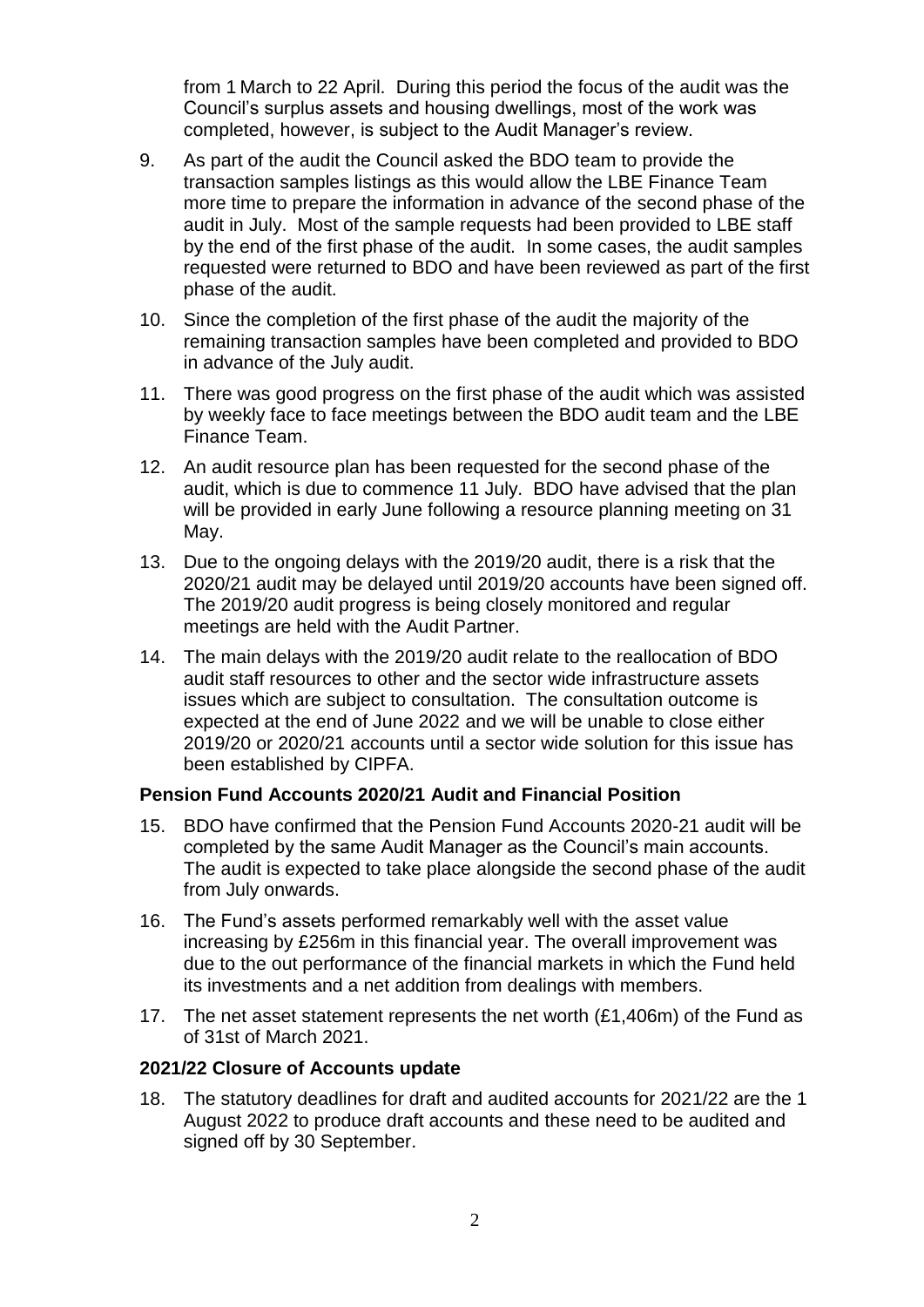- 19. The national capacity and timeframe challenges for all audit firms, also applies to BDO and it is likely that Enfield's audit work will be delayed until the 2020/21 audit has been completed. The timetable for the 2021/22 Annual Accounts audit has not been discussed with BDO at this stage due to the delays with signing off the 2019/20 Accounts. Once the 2019/20 audit is complete any impact on the 2020/21 audit timelines and the planning for the 2021/22 audit will be reviewed and discussed with BDO.
- 20. The Council has a detailed timetable to produce its draft accounts by 1 August and will have the accounts, working papers and the appropriate transaction listings to enable the auditors to select samples all available on this date. The final statements are actually scheduled to be complete in early July which gives an extended period of quality review to be undertaken ensuring the drafts accounts are of a higher standard.
- 21. Overall, there have been delays in the work programme for closing 2021/22 due to key staff changes in the Finance Team, delays in receiving some of the asset valuations and work required for the 2019/20 and 2020/21 audits. The team is still on course to have the draft accounts available as above.
- 22. As at 1 June, all accruals were in the ledger. This was later than planned but there is greater assurance with their quality with Accruals Panels being in place. Similarly, all provisions have been produced and posted to the ledger with quality review undertaken by the Head of Budget Challenge and sign of from the Director of Finance – Corporate, Deputy S151 Officer.
- 23. All the valuations have had challenge sessions to reduce the risk of future audit challenges. Sanderson Weatherall have taken over from Strutt and Parker in respect of the housing dwellings valuations for the 2021/22 valuations.
- 24. The Collection Fund continues to have challenges in 2021/22. This is due to key staff changes in the Finance Team and the vacant Corporate Accountant – Collection Fund post in addition to the complexities of Covid 19 related funding. The team has made use of LG Futures support for 2021/22 providing a more robust closure and also upskilling and development of the team.
- 25. Grant accounting was identified as a major area of weakness in 2019/20, with entries in the Accounts incorrectly coded, leading to numerous audit queries. Every item on the Grant register has been reviewed by Corporate Finance and business partners in revenue and capital are being challenged over detailed backing and coding. This has been a significant undertaking as there are approximately 150 individual lines on the register and the work is due to conclude on 10 June.
- 26. The draft capital outturn position has been completed and the capital finance transactions will be posted by 10 June.
- 27. The draft final Outturn was originally scheduled to be available for 23 May, this is now expected on 13 June following the completion of the grants register work and assets related transactions.
- 28. Of the outstanding work, Balance Sheet Justifications (BSJs) is a key area of focus currently. This area has historically been weak and ensuring they are of appropriate quality reduces misstatements in the Accounts. This is currently the focus of the Corporate Finance team, who are working across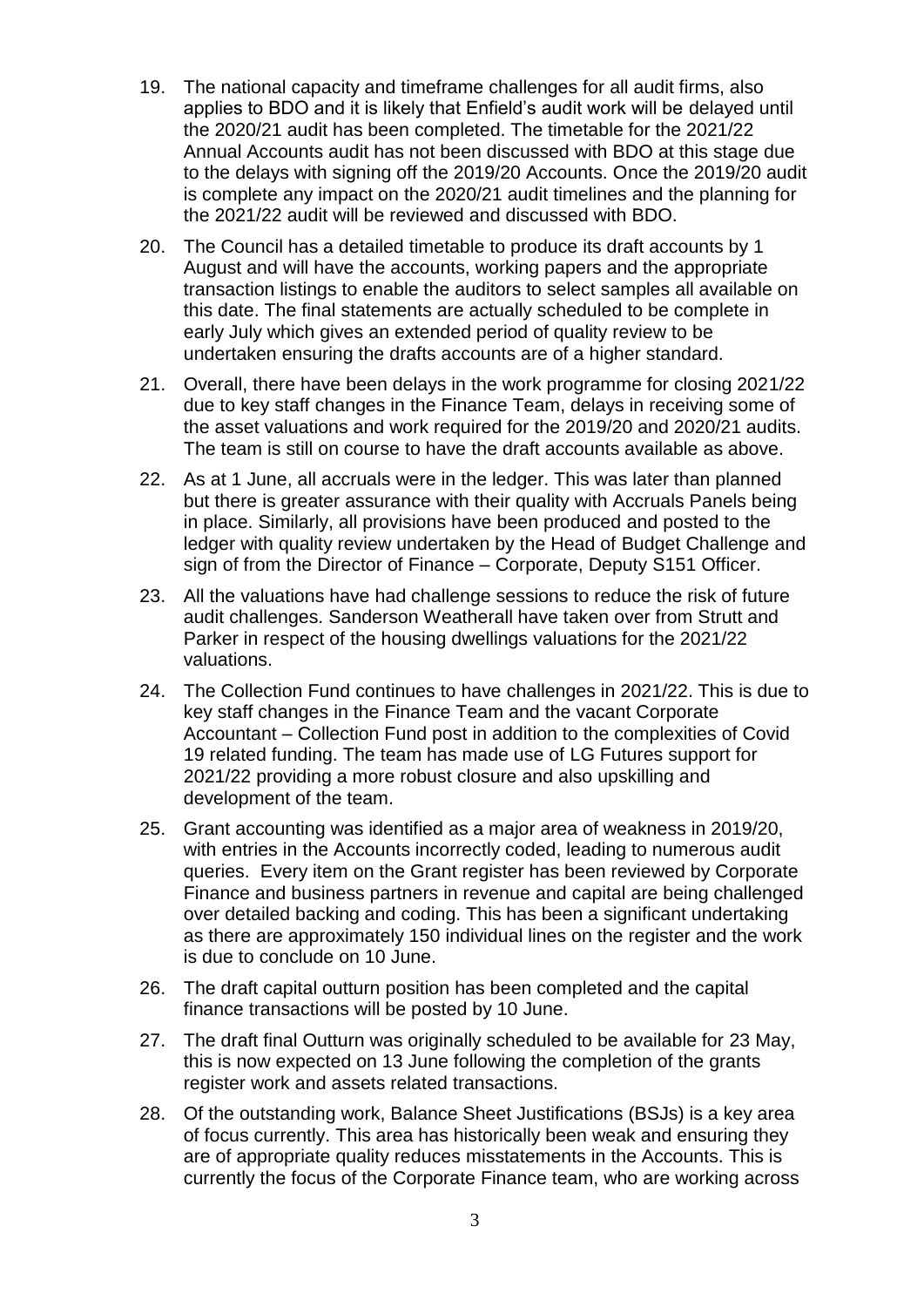the entire Finance team. There is a quality review process whereby each of the Balance Sheet Justification forms are checked by both the manager and a Quality Assurance Panel.

- 29. The Asset Register has been rolled over to 2021/22 however, it is yet to be updated for 2021/22 changes due to an issue with the depreciation calculation. The issue has been raised with the CIPFA consultant and is expected to be looked at week commencing 6 June. The position is being kept under review.
- 30. Technical Accounting entries, both revenue and capital, such as creation of assets and IAS19 are overdue because the Outturn was marginally later than planned and because of the time spent on Balance Sheet Justifications and Grants. At this point, this is not affecting the accounts timetable overall because of review time being spent earlier, rather than later, in the timetable. The timetable progress is monitored by the Director of Finance - Corporate (Deputy Section 151 Officer) to ensure that the Accounts are still delivered to deadline.
- 31. The Pension Fund Accounts are running slightly behind time due to one of the fund valuations being delayed until late June.
- 32. The narrative statement is being started as the Outturn is largely finalised. It is being led by the Section 151 Officer.
- 33. The main statements, notes and Group Accounts are yet to be started but that has already been accounted for in the timetable. The draft accounts will, therefore, be available and published in line with the statutory deadlines.

#### **Resources**

- 34. Undertaking work on multiple Statement of Accounts is putting pressure on the Finance Team and the intention is to retain the interim Chief Accountant and Deputy Chief Accountant across this period. There is already a permanent Deputy in the team and the permanent Chief Accountant joined the Council on 24 January. The Council has also strengthened its director level resource with both the Finance Director Corporate and Finance Director Capital & Commercial who joined on 21 February.
- 35. **Safeguarding Implications**
- 36. There are no Safeguarding implications arising from this report.
- 37. **Public Health Implications**
- 38. There are no Public Health implications arising from this report.
- 39. **Equalities Impact of the Proposal**
- 40. There is no Equality impact arising from this report.
- 41. **Environmental and Climate Change Considerations**
- 42. There are no Environmental and Climate Change implications arsing form this report.
- 43. **Risks that may arise if the proposed decision and related work is not taken**
- 44. The report is for noting, there is no decision required.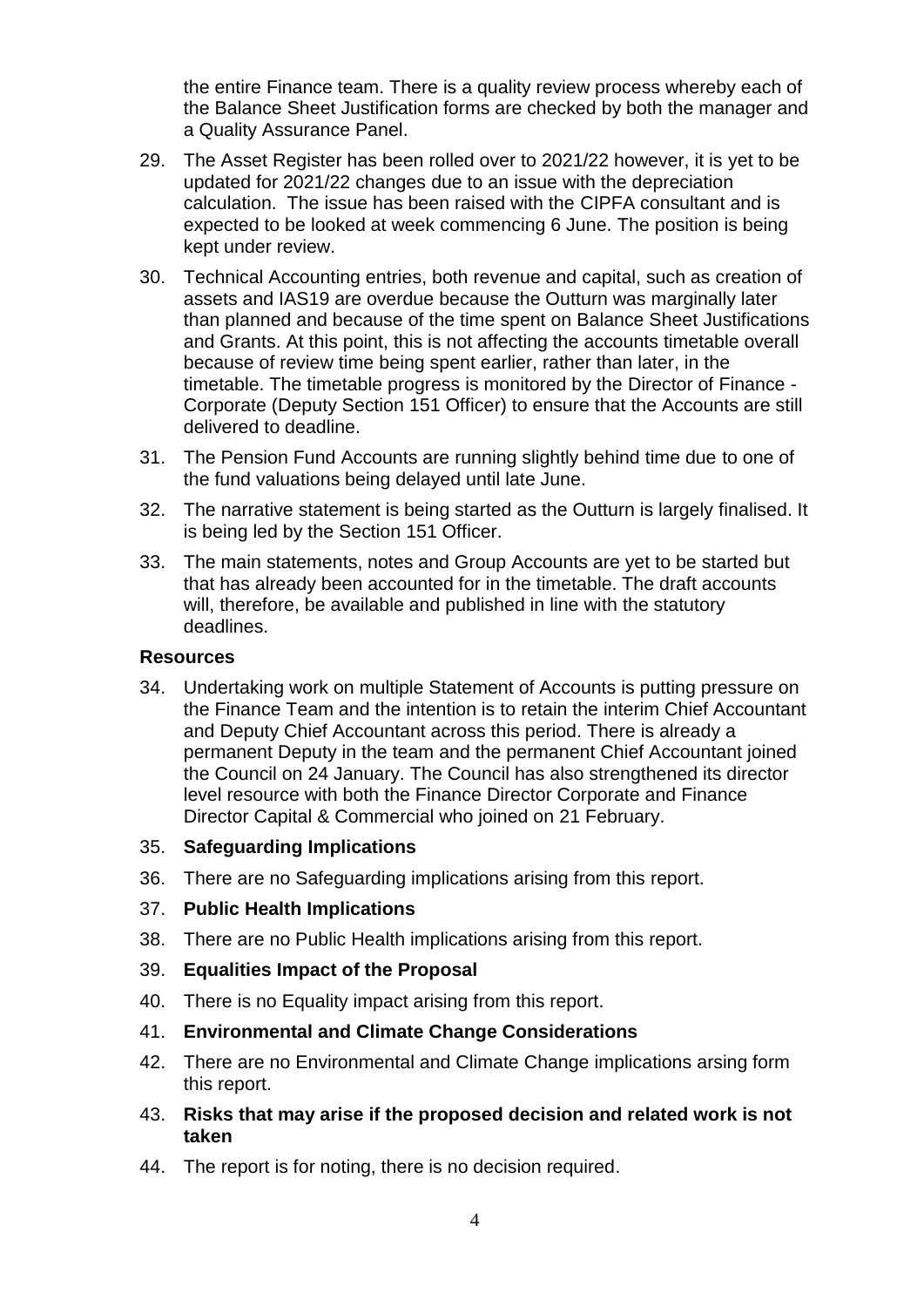# 45. **Risks that may arise if the proposed decision is taken and actions that will be taken to manage these risks**

46. The report is for noting, there is no decision required.

# 47. **Financial Implications**

48. There are no direct financial implications beyond that an unqualified set of Accounts demonstrates that the Council is a 'going concern' and that any audit changes may materially affect the underlying net worth of the entity.

# 49. **Legal Implications**

- 50. The responsibilities for the framework within which local authority audits are conducted is the Local Audit and Accountability Act 2014. The Code of Audit Practice sets out what local auditors of relevant local public bodies are required to do to fulfil their statutory responsibilities under the 2014 Act. Schedule 6 of the Act requires that the Code be reviewed, and revisions considered at least every five years. A Code of Audit Practice came into force on 1 April 2020, after being approved by Parliament. The new Code applies to audits of local bodies' 2020-21 financial statements onwards: The detailed statutory Auditor Guidance Notes (AGNs) that will support the new Code are being drafted.
- 51. It is a requirement of the Local Government Act 2003 and the Accounts and Audit (England) Regulations 2015 for the Statement of Accounts to be produced in accordance with proper accounting practices.
- 52. The Accounts are prepared in accordance with the CIPFA Code of Practice on Local Authority Accounting in the United Kingdom, which specifies the principles and practices of accounting required to give a 'true and fair' view of the financial position and transactions of the Council.
- 53. The Code sets out the proper accounting practices required by section 21(2) of the Local Government Act 2003. These proper practices apply to:

• Statements of Accounts prepared in accordance with the statutory framework by the Accounts and Audit (England) Regulations 2015

• The audit of those accounts undertaken in accordance with the statutory framework established by section 5 of the Local Audit and Accountability Act 2014.

# 54. **Workforce Implications**

55. There are no Workforce Implications arising from this report.

# 56. **Property Implications**

57. There are no Property Implications arising from this report.

# 58. **Other Implications**

59. None.

# 60. **Options Considered**

- 61. The report is providing an update and alternative options are not required.
- 62. **Conclusions**